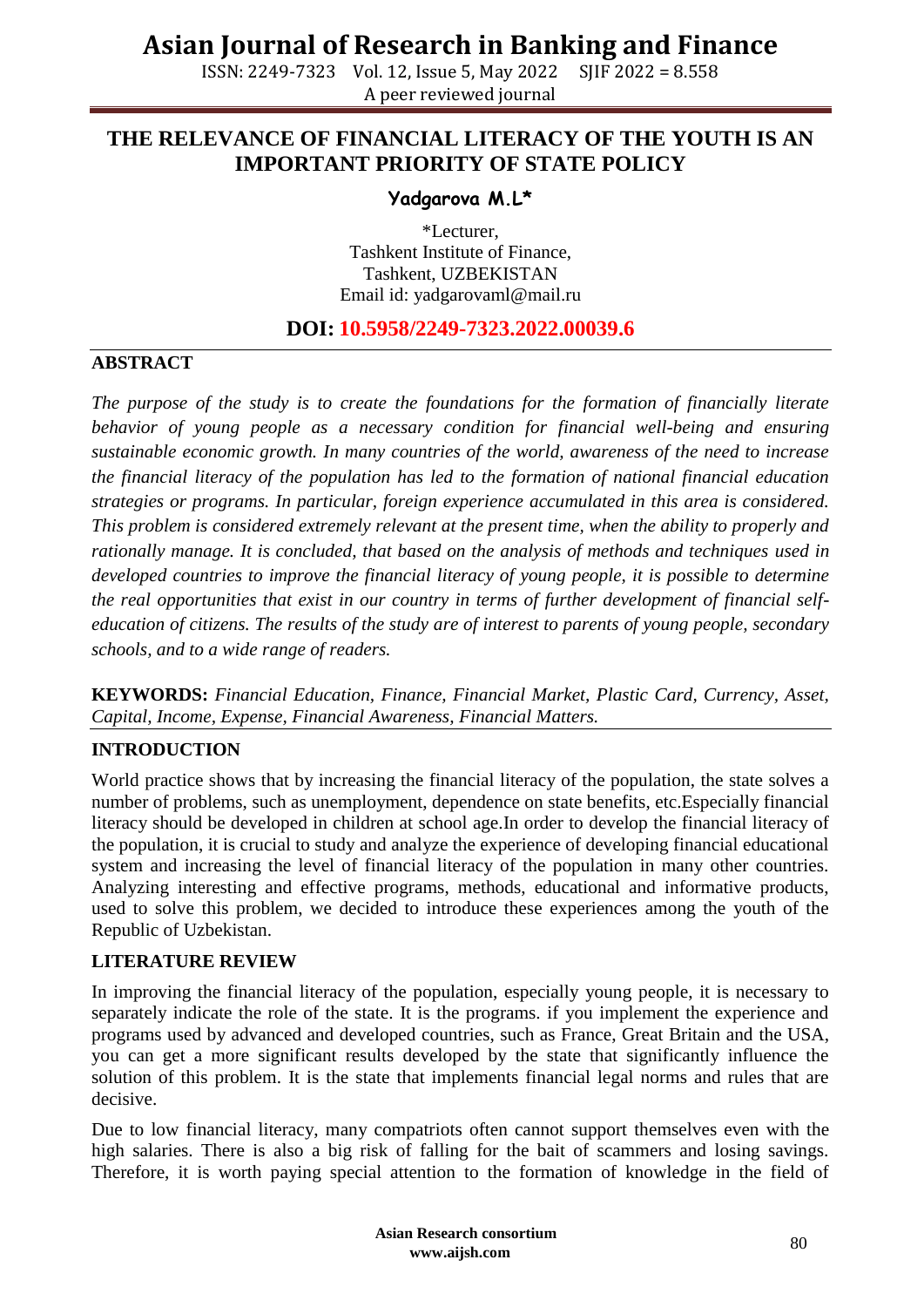ISSN: 2249-7323 Vol. 12, Issue 5, May 2022 SJIF 2022 = 8.558 A peer reviewed journal

finance.

Financial education of the young people contributes to the adoption of competent decisions, minimizes risks and, thus, can increase the financial security of the youth. A low level of financial literacy or lack of understanding in the area of personal finance can lead not only to bankruptcy, but also to illiterate retirement planning, vulnerability to financial fraud, unexpected debt, and social problems, including depression and other personal problems.

Analyzing the experience of developing financial education and improving the level of financial literacy of the population of many other countries of the world, we studied the most interesting and effective programs, methods, educational and information products used to solve this problem. The research showed that by now there are particularly no countries in the world that have not been affected by the problem under consideration to one degree or another.

The concept of "financial literacy" goes beyond political, geographical and socio-economic boundaries, and the need for the financial education of the population is growing exponentially. Financial literacy helps a young person change their attitude to money, manage it, makes them think about the future, plan the needs of their life cycle.

It must be seen as a constantly changing state of attitudes, knowledge and skills, influenced by age, family, culture and even place of residence. Exactly this approach to the concept can be found in the national financial literacy standards for pupils and students in the United States of America. The financial goals of people are individual, which are motivated by the life situation and the socio-economic status of the person.

Financial literacy is a set of abilities that, although acquired in the process of financial education at school and university, are mastered and tested in practice throughout life. This issue has become more relevant during the pandemic and post-COVID period.In a number of countries, there are programs and projects to improve the financial literacy of the population, designed to promote the formation of a national philosophy of "self-reliance", so that every citizen achieves financial independence and maintains it in old age and does not become dependent on the state or on other persons.

In solving this problem, an extremely accurate understanding and unambiguous interpretation of the concept of "level of financial literacy" is very important, since this allows us to model the national system of financial education, the content of the subject and teaching methods, i.e. "What to teach" and "how to educate" cannot be understood without a precise definition of the concept of "financial literacy".

Financial literacy is inextricably linked with the state, since it is what exactly implements financial legal norms and rules that are imperative. Participants in financial relations do not have the right to change their instructions and are forced to follow them, because this is the national identity of financial literacy. Therefore, it will be necessary to deeply study the mentality and characteristics of the population of Uzbekistan.

The key points of the national strategies are: to update the definition of financial literacy, clarify the target population groups, survey and evaluate the current state of existing curricula (if any, of course), methodologies and educational activities and, most importantly, develop further plans for publicand private organizations.

World practice shows that if the state is involved in this process, the problem is solved more successfully.

Given the mentality and psychology of the population of Uzbekistan, it is necessary to concentrate all efforts on creating a state program for the financial education of young people. Since the role of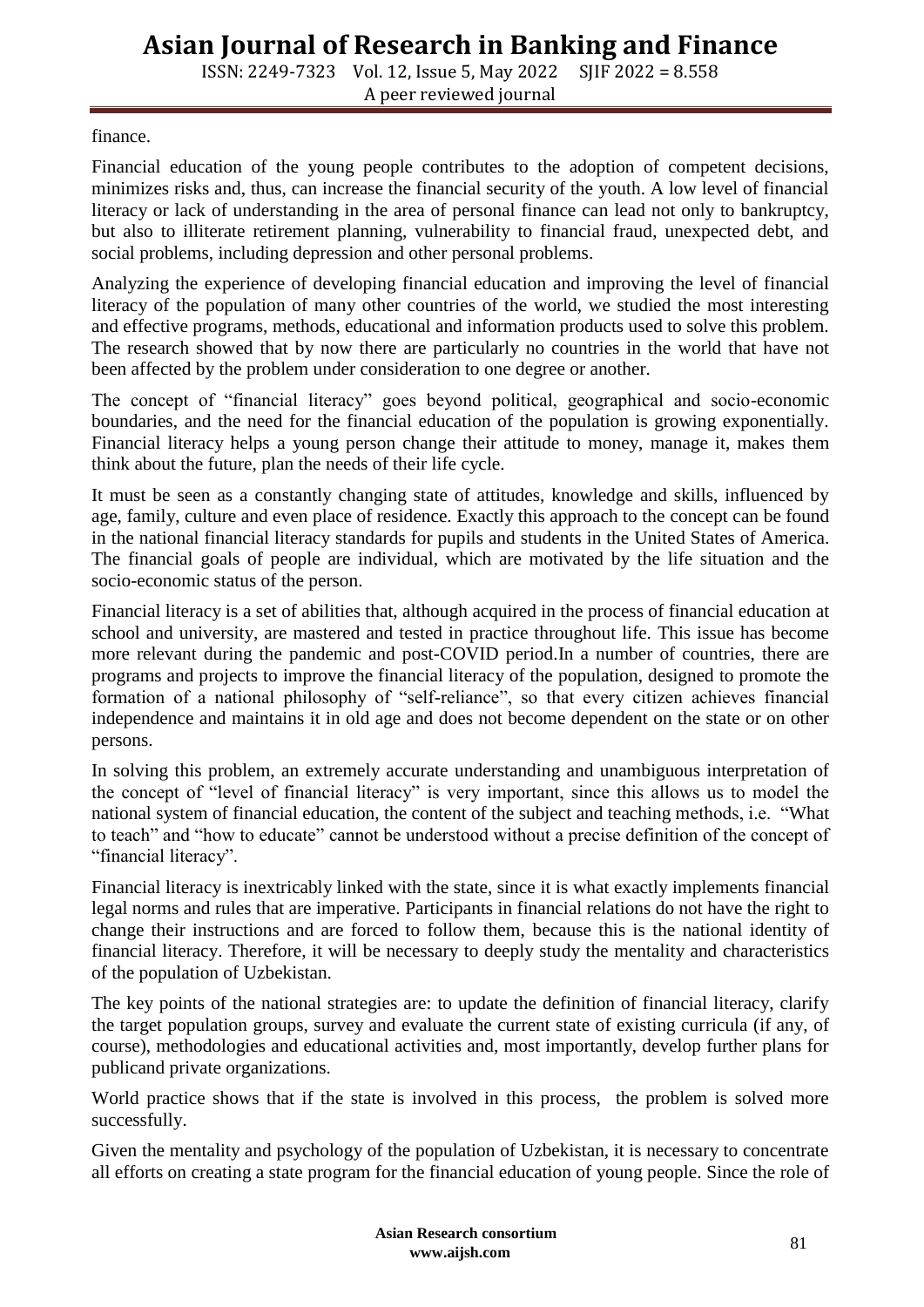ISSN: 2249-7323 Vol. 12, Issue 5, May 2022 SJIF 2022 = 8.558 A peer reviewed journal

an authoritative, independent and reliable provider of information in the field of personal finance is very important in this process, which the state should become. It is from the state that the younger generation expects "good advice in the field of finance."

Increasing financial literacy is the responsibility of the state, business and family.

The study shows that special attention is paid to such a target group as children and young students. Almost two thirds of the current educational schemes and information and educational products are oriented towards it. The relevance of education for this age group is increasing due to the very low awareness of young people in financial matters, confirmed by the data of a number of surveys conducted in different countries. The results of the surveys show that young people for the most part do not save money for the future prefer to keep their money in a piggy bank, and have debts.

It is important to remember that today's children are future financial market participants, taxpayers, savers and borrowers. That is why it is advisable to start teaching financial literacy at an early age at the initial stages of the educational system.

In many countries of the world, attempts are being actively made to introduce financial literacy as an independent subject or as part of existing subjects studied in educational institutions. A successful example of the integration of knowledge in the field of personal finance is the experience of France, shown in table No. 1

| $3rd$ group                                                                                                                                                                                                                                                                    | $4^{\text{th}}$ -5 <sup>th</sup> group                                                                                                                                                                                                                     | $\overline{6^{th}}$ group                                                                                                                                                                |
|--------------------------------------------------------------------------------------------------------------------------------------------------------------------------------------------------------------------------------------------------------------------------------|------------------------------------------------------------------------------------------------------------------------------------------------------------------------------------------------------------------------------------------------------------|------------------------------------------------------------------------------------------------------------------------------------------------------------------------------------------|
| Concepts:<br>Income<br>(salary,<br>bonuses,<br>employee income, benefits)<br>Practical skills: calculation of<br>taxes on wages                                                                                                                                                | Concepts: purchases (prices and<br>their types, production costs,<br>supply and demand, wholesale<br>and retail purchases, which is<br>more profitable - to buy or rent,<br>buying on credit).<br>Practical skills:calculation of<br>savings on purchases. | Concepts: the benefits of<br>trading,<br>the role<br><sub>of</sub><br>money,<br>income<br>and<br>pocket money, budgeting<br>Practical<br>skills:<br>calculating savings on<br>purchases. |
| Concepts: purchases (prices and<br>their types), services and prices<br>for them.<br>Practical skills:<br>price discount calculation                                                                                                                                           | Concepts: credit card<br>Practical skills: using an ATM                                                                                                                                                                                                    | Concepts:<br>banknotes,<br>coins, checks,<br>credit<br>cards, savings.<br>Practical<br>skills:<br>understand the difference<br>between                                                   |
| Concepts: currency (dollar, euro,<br>$etc.$ )<br>Practical skills: calculation of the<br>exchange rate<br>Concepts: credit, loans, interest<br>(differences between credit and<br>loans, simple and compound<br>interest)<br>Skills:<br>Practical<br>Percentage<br>Calculation |                                                                                                                                                                                                                                                            | checking account<br>and<br>savings                                                                                                                                                       |

**TABLE NO. 1 INCREASING KNOWLEDGE IN PERSONAL FINANCE**

In modern society, there is an urgent need to create a culture of entrepreneurship, develop skills and behaviors for organizing your own business.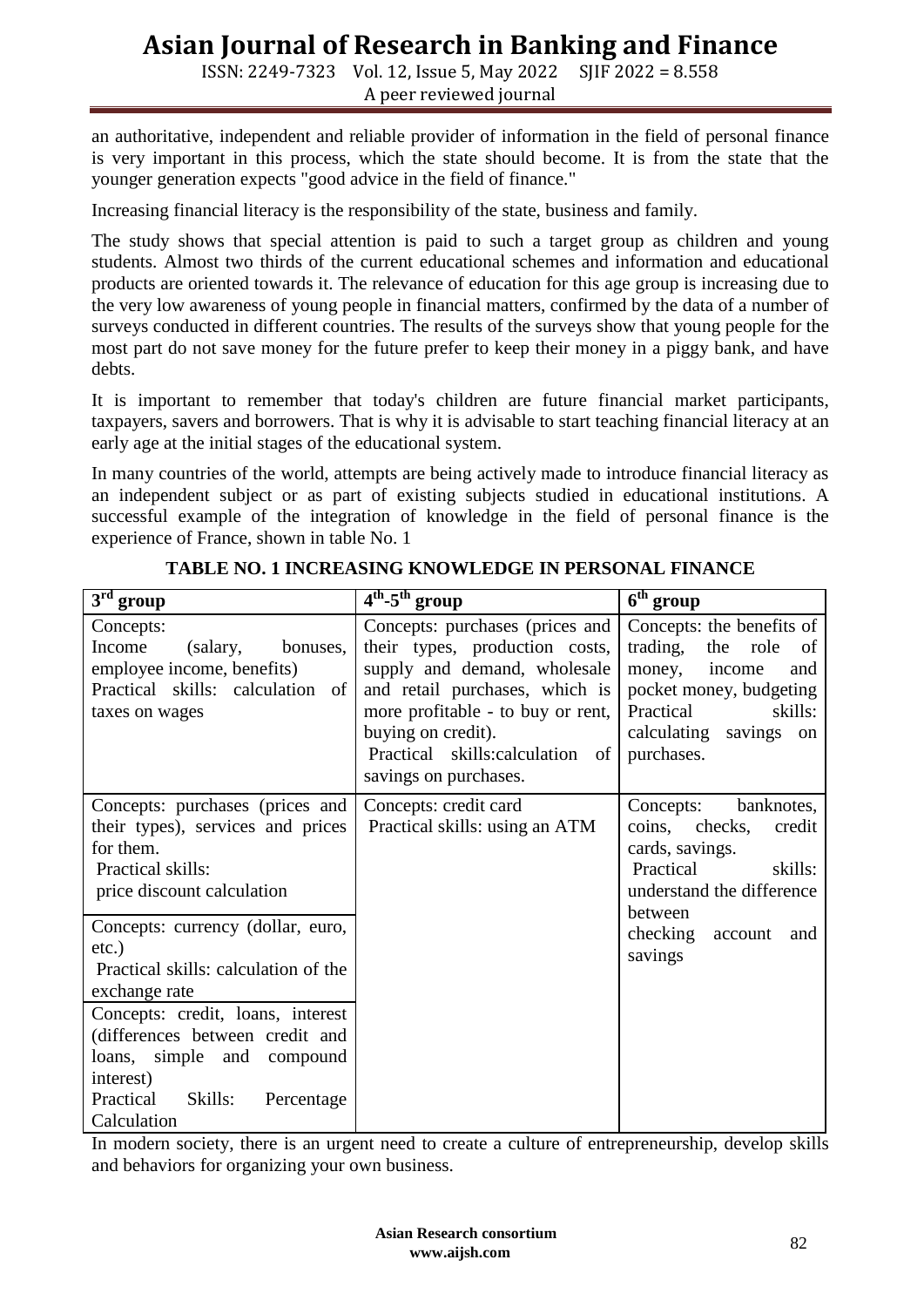ISSN: 2249-7323 Vol. 12, Issue 5, May 2022 SJIF 2022 = 8.558 A peer reviewed journal

Providing assistance to the unemployed, revealing and assessing the personal qualities necessary for private entrepreneurship is reflected in most successful financial literacy programs abroad.

It should be noted that the problem of introducing the concept of financial education into existing curricula is relevant for all countries. International experts identify the following main reasons for the need for such integration:

- Firstly, it makes it possible to cover all segments of the population with training, regardless of social and financial status, thereby laying the foundations of knowledge and skills for a whole generation;
- Secondly, there is a rapidly growing proportion of students who start making financial decisions at an earlier age (pocket money, spending on a mobile phone, the Internet, etc.);
- Finally, it is at an early age that not only the foundations of culture are laid, but also incentives for learning and education throughout life.

The reasons for the importance of financial education of young people, confirmed by world practice:

- 1. The special financial vulnerability of the younger generation due to the discrepancy between the existing material base and the needs of young people and families;
- 2. The growing importance of competent financial behavior of parents for the upbringing of children;
- 3. Active consumption by young people of financial products and services associated with increased risk;
- 4. The need for understanding and early formation of their pension savings;
- 5. The growing importance of competent investment behavior, both for the national economy and for the future as a whole.

The main goal is to find the best option for including elements of financial education in the existing national educational program.For this it is crucial:

- To prove the importance and necessity of financial education;
- To form motivation for the need to include elements of financial education in existing curricula;
- To define standards and requirements in the field of financial knowledge for all national educational institutions;
- To create a centralized resource of high-quality accredited training programs allowing you to make a choice of the necessary material, taking into account different conditions, cutting off the risks of commercialization of training materials and programs;
- To promote the creation of effective methods of training teachers, the formation of a culture of teaching in the field of personal finance, to provide financial support to this process at the national and local levels
- A study of foreign experience showed that the first and simplest thing that can be done to solve this problem is:
- Ensure a common understanding and approach to the financial education of the population at all levels (from the government, education departments, governors to schools, teachers);
- Accept financial education as a public issue in all key structures;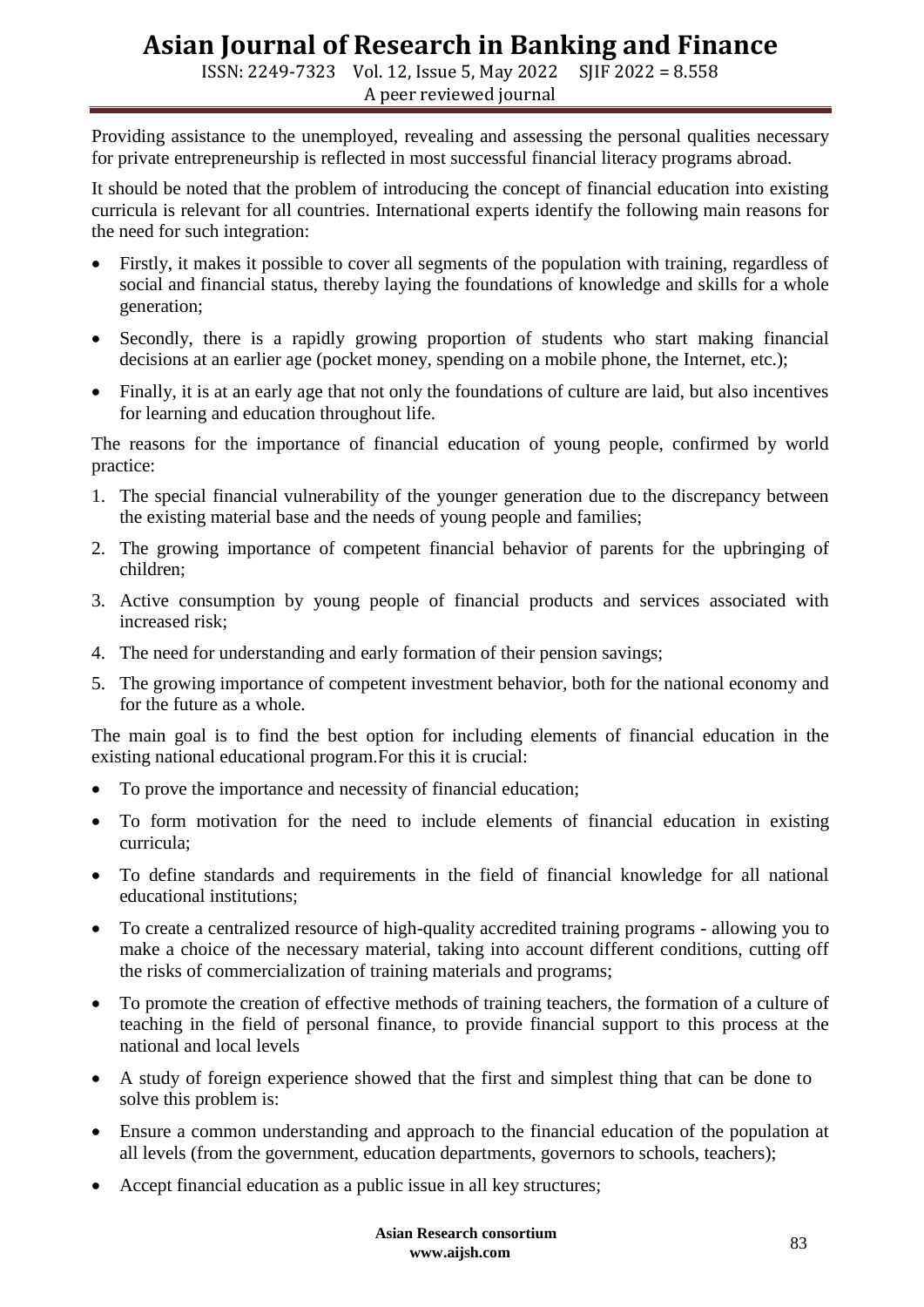ISSN: 2249-7323 Vol. 12, Issue 5, May 2022 SJIF 2022 = 8.558 A peer reviewed journal

- Actively communicate the consequences of financial illiteracy.
- At the next stage:
- It is necessary to create expert groups for operational research and examination of methods and information materials on personal finance that are of interest to students of different ages, identify the most effective ones, as well as take into account and replicate best practices;
- On this basis, to form a professional center of resources and training models for different ages to help the teaching staff and their convenience;
- Approach the teaching of personal finance creatively, creating interdisciplinary lessons, as well as using certain topics within the framework of teaching mathematics, reading, social studies, etc. subjects;
- Create a public-private partnership for these purposes.

Practice has also shown that the successful integration of financial literacy into the education system depends on the availability of:

- 1. Programs that harmoniously fit the necessary financial knowledge into the training programs, while the relevance, simplicity and intelligibility of the information provided, its connection with real life and age-related interests (problems) of the students are of fundamental importance;
- 2. Personnel for the formation of the necessary knowledge among students, which involves the organization of a reliable and effective system of assistance in training;
- 3. Incentive mechanisms for both students and teachers.

Of great interest to Uzbekistan is an integrated approach to the financial education of the "children and student youth" group according to the "children-parents-teachers" scheme, which provides for simultaneous work in all three areas in the formation of programs, events and information and educational products. An example of individual information and educational products is given in Table No. 2.

#### **TABLE NO. 2. EXAMPLES OF INDIVIDUAL INFORMATION AND EDUCATIONAL PRODUCTS, METHODS, ACTIVITIES WITHIN THE FRAMEWORK OF STATE PROGRAMS**

| <b>Programs</b>                                  | Key tools, activities and methodology        |  |
|--------------------------------------------------|----------------------------------------------|--|
|                                                  |                                              |  |
| As part of the Understanding Money program       | - game series: PlayReal (ages 8-10), Make It |  |
| Australia                                        | Real Game (ages 10-12), Real Game (ages      |  |
|                                                  | 14-16), Get Real Game (ages 16-18);          |  |
|                                                  | - Career development program.                |  |
| Within the framework of the program "Economic    | - excursions on the history of money to the  |  |
| and financial literacy" Austria                  | Museum of Money;                             |  |
|                                                  | - the movement of the "euro bus".            |  |
| As part of the program "Learn to borrow money at | - lessons at school;                         |  |
| an early stage", Netherlands                     | - guides for parents;                        |  |
|                                                  | - games for teenagers.                       |  |
| Within the framework of the program "Ensuring"   | - "retirement hours" for students of higher  |  |
| the Future", Netherlands                         | educational institutions.                    |  |
| As part of the Mymoneyweek program, Canada       | "Financial<br>developing<br>shows<br>game    |  |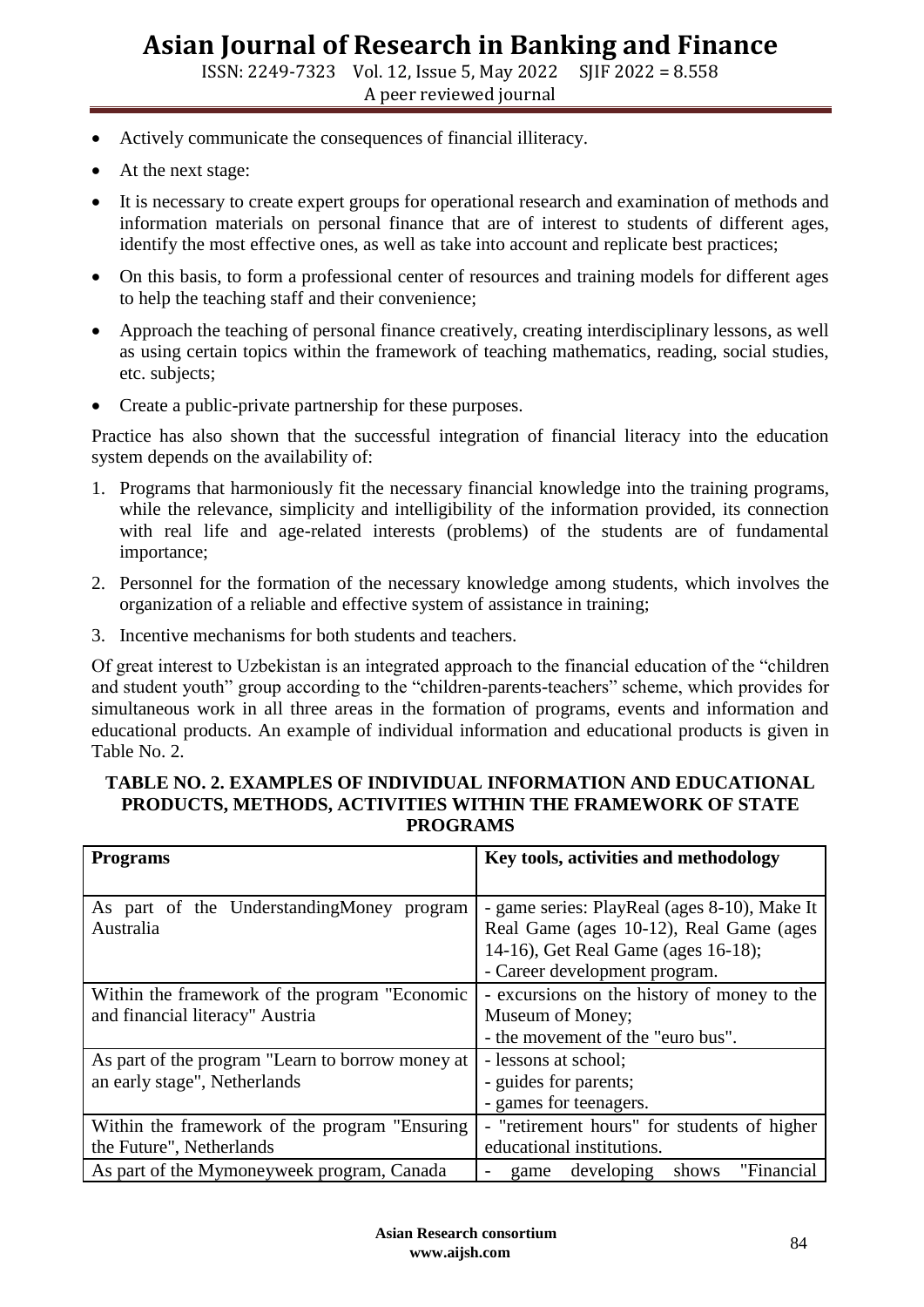ISSN: 2249-7323 Vol. 12, Issue 5, May 2022 SJIF 2022 = 8.558 A peer reviewed journal

|                                                 | genius", "Investor"                                      |  |
|-------------------------------------------------|----------------------------------------------------------|--|
| Within the framework of the program "Financial" | - training of school teachers.                           |  |
| education for schoolchildren", Italy            |                                                          |  |
| Within the framework of the program of the      | games, puzzles, riddles, multimedia<br>$\qquad \qquad -$ |  |
| National Bank of Poland                         | presentations;                                           |  |
|                                                 | plans and scripts for lessons<br>and                     |  |
|                                                 | consultations for teachers;                              |  |
|                                                 | - e-learning courses;                                    |  |
|                                                 | - educational package for teachers and                   |  |
|                                                 | parents (CD-R, textbooks, lesson scripts,                |  |
|                                                 | $etc.$ )                                                 |  |
| Within the framework of the "Finance for All"   | quizzes, glossary, games, crossword                      |  |
| program, France                                 | puzzles, anagrams, charades;                             |  |
|                                                 | - books for children and parents;                        |  |
|                                                 | - a forum for teachers and parents.                      |  |
| As part of the Lessons for Life program, USA    | - guide for teachers with lesson plans;                  |  |
|                                                 | - methods for parents;                                   |  |
|                                                 | - role-playing games and cases for children.             |  |

Of great interest to Uzbekistan is an integrated approach to the financial education of the "children and student youth" group according to the "children-parents-teachers" scheme, which provides for simultaneous work in all three areas in the formation of programs, events and information and educational products. This scheme has already proved its effectiveness in the UK, Canada, USA, Australia, and Singapore.

An important feature of foreign approaches to the issue of education in the field of personal finance, which needs to be emphasized, is that the need and ways to save for old age are explained from a very young age, and the beginning of an independent life is associated with the beginning of participation in various pension programs.

It should be noted that although the social and economic effect of improving the financial literacy of young people appears gradually, world experience proves the indisputable need for this work and the inadmissibility of delay in solving this problem.

A good level of financial literacy is necessary for every person not only to achieve their personal financial goals, but also to ensure the life cycle. By financial literacy, there will be an increase in the standard of living and confidence in the future, stability and prosperity of the economy and society as a whole. Financial literate youth of our republic in the future will make a significant contribution to the development of the country's economy.

### **LIST OF REFERENCES**

- **1.** Vaxabov A.V., Sh.A.Tashmatov, N.X.Xaydarov, A.V.Vaxabov 2013.Moliyaviy savodxonlik asoslari:o'quv qo'llanma/ - Toshkent:Baktria Press..288b.
- **2.** Qurolov Q.Q. 2016 Laws of improvement of the economic education system in the conditions of market relations. Iqt.f.d. ... diss. avtoref. –T .: TDIU.,
- **3.** Shadmanov E., Khasanxanova N. 2020 Teorticheskie osnovy ekonomicheskogo myshleniya. Monograph. "LAP LAMBERT Academic Publishing RU" -. 64 c.
- **4.** Consumer mood survey, IV quarter of 2020. Central Bank of the Republic of Uzbekistan Tashkent 2021.
- **5.** The National Strategy for Increasing the Popularity of Financial Services for 2001-2023, approved by the Coordinating Council for the Development and Further Implementation of the National Strategy for Increasing the Popularity of Financial Services. Tashkent/ 2021 .